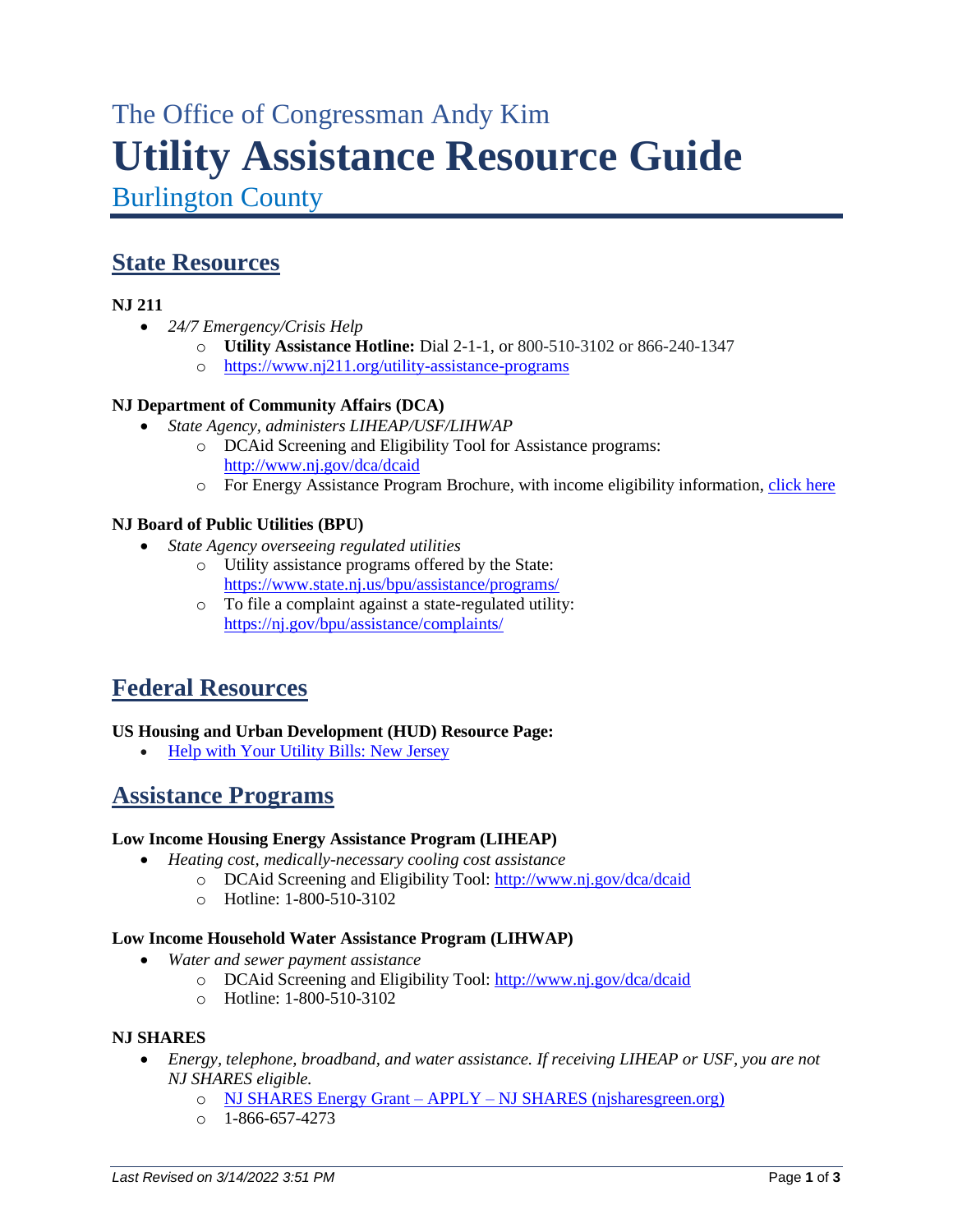#### **Universal Service Fund (USF)**

- *Monthly credits for gas and electric bills, Fresh Start energy debt forgiveness. Expanded to moderate incomes due to COVID-19*
	- o DCAid Screening and Eligibility Tool:<http://www.nj.gov/dca/dcaid>
	- o 1-800-510-3102
	- o Note: If you apply to LIHEAP, you automatically apply for the USF

#### **NJ Lifeline Program**

- *A \$225 yearly credit on your electric or gas bill for customers 65 years or disabled adults over the age of 18 who receive a Social Security Disability benefit.* 
	- o Department [of Human Services | Lifeline \(state.nj.us\)](https://www.state.nj.us/humanservices/doas/home/lifelinedetail.html)
	- o 1-800-792-9745

#### **Payment Assistance Gas and Electric (PAGE)**

- *Financial Assistance, must have a past due of \$100 or more on electric and/or gas bill*
	- o <https://njpoweron.org/page/>
	- o (732) 982-8710

#### **NJ Comfort Partners**

- *Electric or gas heat saving and education program*
	- o <http://www.njcleanenergy.com/CP>
	- $O = 1 800 915 8309$

#### *Emergency Broadband Benefit (EBB)*

- *Federal COVID19 assistance program, \$50 a month towards broadband service*
	- o [The Emergency Broadband Benefit Program \(getemergencybroadband.org\)](https://getemergencybroadband.org/)
	- o 833-511-0311

# **Local Outreach Agencies**

#### **Burlington County Community Action Partnership**

- *Get assistance with LIHEAP/USF applications*
	- o [Home Energy Assistance: https://www.bccap.org/home-energy-assistance/](https://www.bccap.org/home-energy-assistance/)
		- o 609-835-2464, option 3
		- o [homeenergy@bccap.org](mailto:homeenergy@bccap.org)

#### **Affordable Housing Alliance**

- *Administers NJ PAGE program, funded by the NJ Board of Public Utilities (BPU)*
	- o Self-Screening and Application: [njpoweron.org](https://njpoweron.org/)
	- o 732-389-2958
	- o [utilityinfo@housingall.org](mailto:utilityinfo@housingall.org)

# **Utility Companies**

For more utility contact info, including alternative energy suppliers, click [here.](https://www.state.nj.us/bpu/assistance/utility/)

### **Electric**

#### **PSE&G**

- Get Help Paying Your Energy Bill: [PSEG.com/HelpNow](https://urldefense.com/v3/__http:/www.pseg.com/HelpNow__;!!Bg5easoyC-OII2vlEqY8mTBrtW-N4OJKAQ!cO94NU_Fi_gqtT54H9z10bq8rlNdrW9qOHTzwquKceYQ-urDoabXxWcGXX64_gSxWoSi_WuQKWvT$)
- $\bullet$  1-800-357-2262